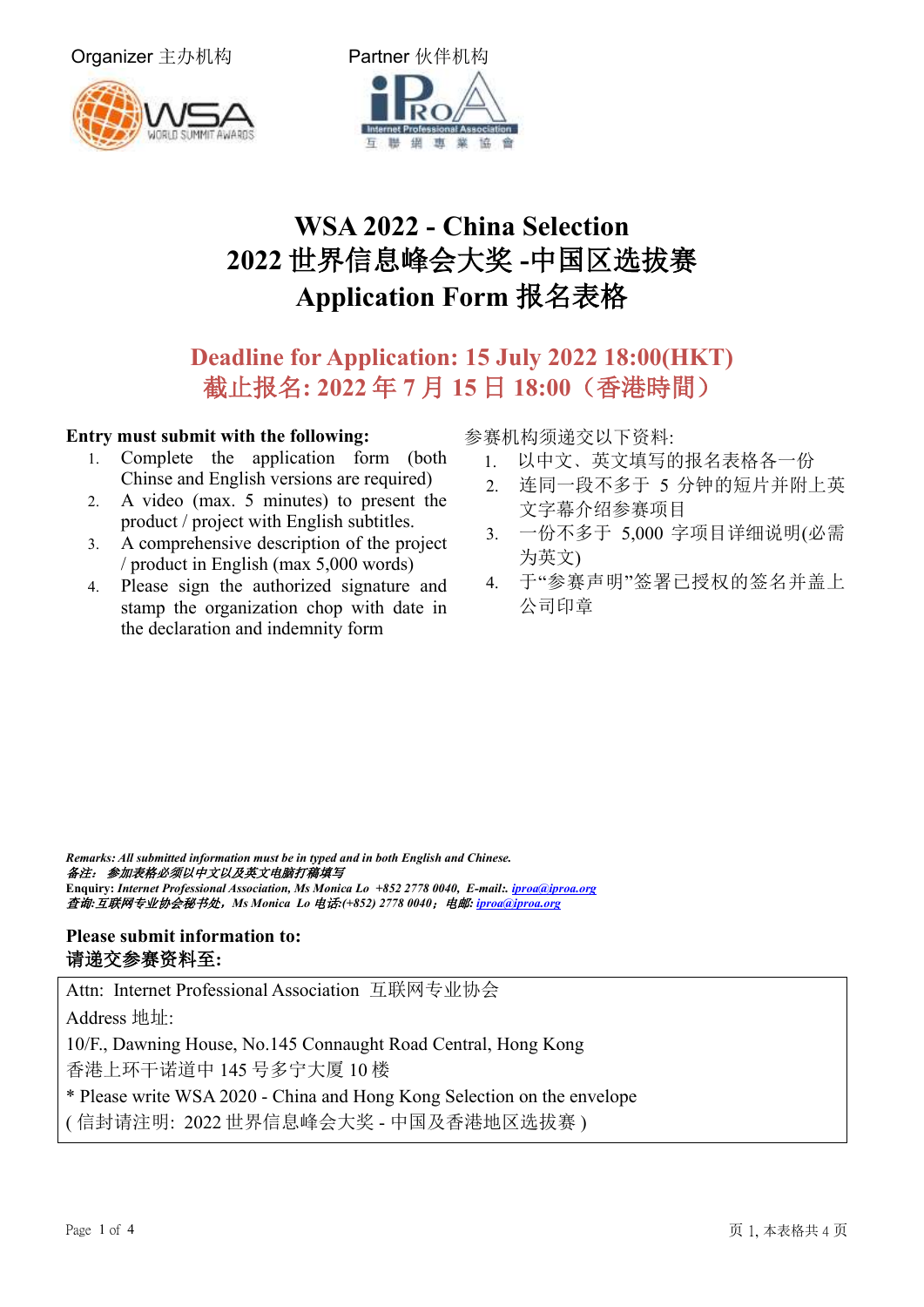



## **Entry Information** 参赛作品摘要

| Short description of the project / product 参赛项目简介 (Not more than 200 words 不多于 200 字) :                                                                                                                                                                                                                   |
|-----------------------------------------------------------------------------------------------------------------------------------------------------------------------------------------------------------------------------------------------------------------------------------------------------------|
| Please mark " " in the category to be joined: 请以" "标示参赛组别:<br>For more information, please click on 详情请浏览: https://wsa-global.org/contest/categories/<br>文化及旅游<br>Culture & Tourism<br>智慧居住环境及城市化<br>Smart Settlements & Urbanization<br>商务及贸易<br>Business & Commerce<br>共融与赋权<br>Inclusion & Empowerment |
|                                                                                                                                                                                                                                                                                                           |

### **Applicant Information** 参赛单位资料

1 January 1995)

| Name of Project (Eng):          |
|---------------------------------|
| 参赛项目名称 (中):                     |
| Surname of Applicant 参赛人姓氏:     |
| First Name of Applicant 参赛人名字:  |
| Gender 性别:                      |
| Email 电邮:                       |
| Univ./Company/Org. 机构名称         |
| Address:                        |
| 联络地址:                           |
| Post Code:                      |
| 邮政编号:                           |
| Phone 电话:                       |
| Project / Product URL 项目/产品 网址: |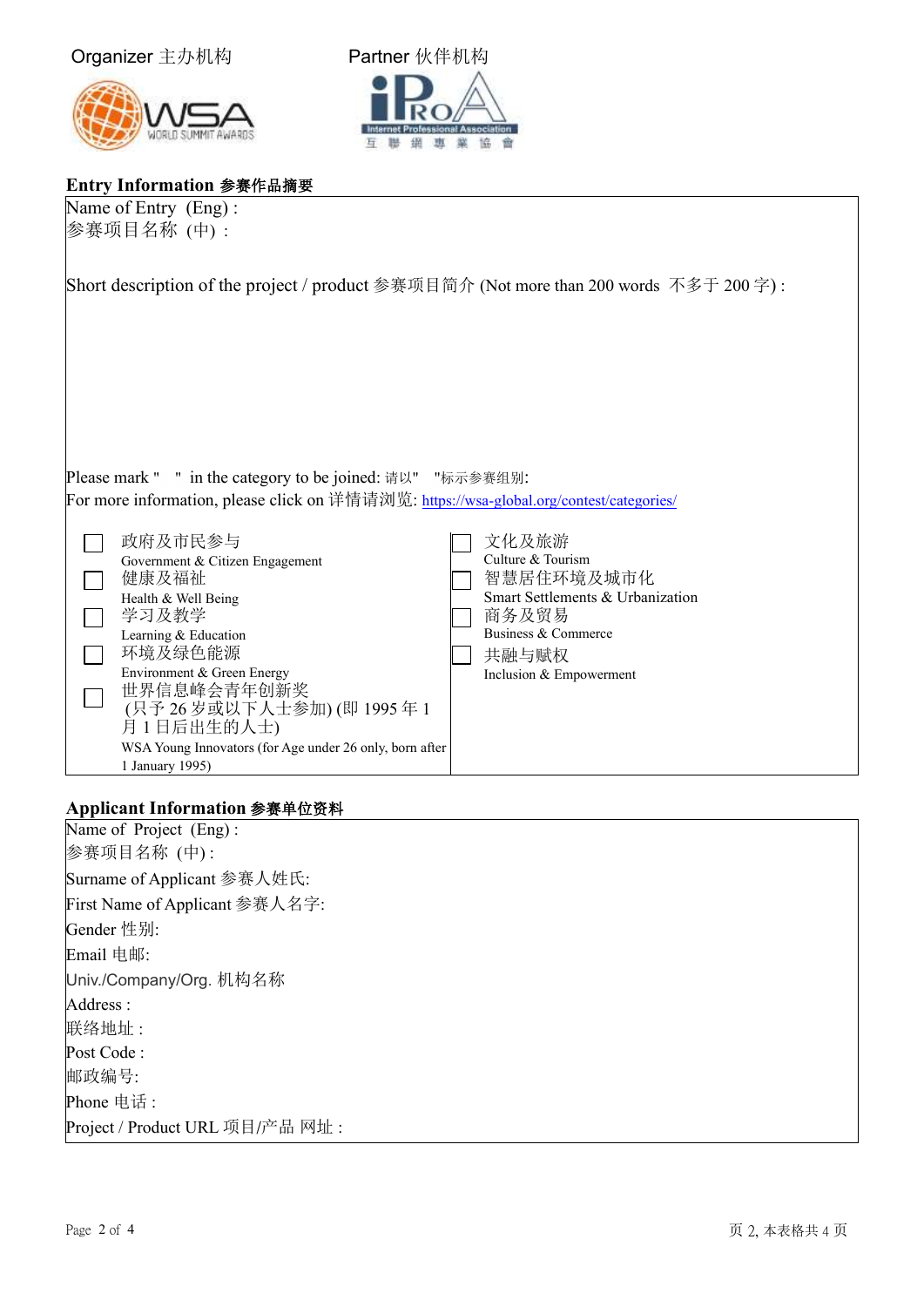Organizer 主办机构 **Partner** 伙伴机构





Reason for Nomination 提名原因 \* (Please explain why you nominate this project. This will help the jury to see the unique value of it. 请解释项目的独得之处, 值得被评委提名, 请说出项目的独特价值)

English:

中文:

# **Contact Details** 联络人 Name 姓名: Title 职位 :

Phone 电话 :

Email 电邮 :

### 評番準則:

### **5 Technical Criteria** 技术准则

- CONTENT 内容 | Quality and comprehensiveness 质量及综合性
- FUNCTIONALITY 功能 | Ease of use, user experience, appropriate interactivity 使用容易度、 用家体验、适当互动
- DESIGN 设计 | Navigation / orientation and visual appeal 浏览 / 导向及视察吸引
- TECHNOLOGY 科技 | State of the art in technology and quality of technical realization 技术 发展水平及技术实现质量
- INNOVATION 创新 | Originality and newness to targeted users, Business model society and market 对目标用家的原创性及创新性、社会及市场商业模式

### **2 Strategic Criteria – social / societal** 策略准则 **–** 社会**/** 社会的

- IMPACT 影响 | Local Impact / Impact on community & society 本地影响、对社会及小区影响
- VALUE 价值 | Addressing UN SDGs, narrowing digital divide, global relevance, potential 响应 联合国持续发展目标、缩窄数码鸿沟、全球关联、项目潜力